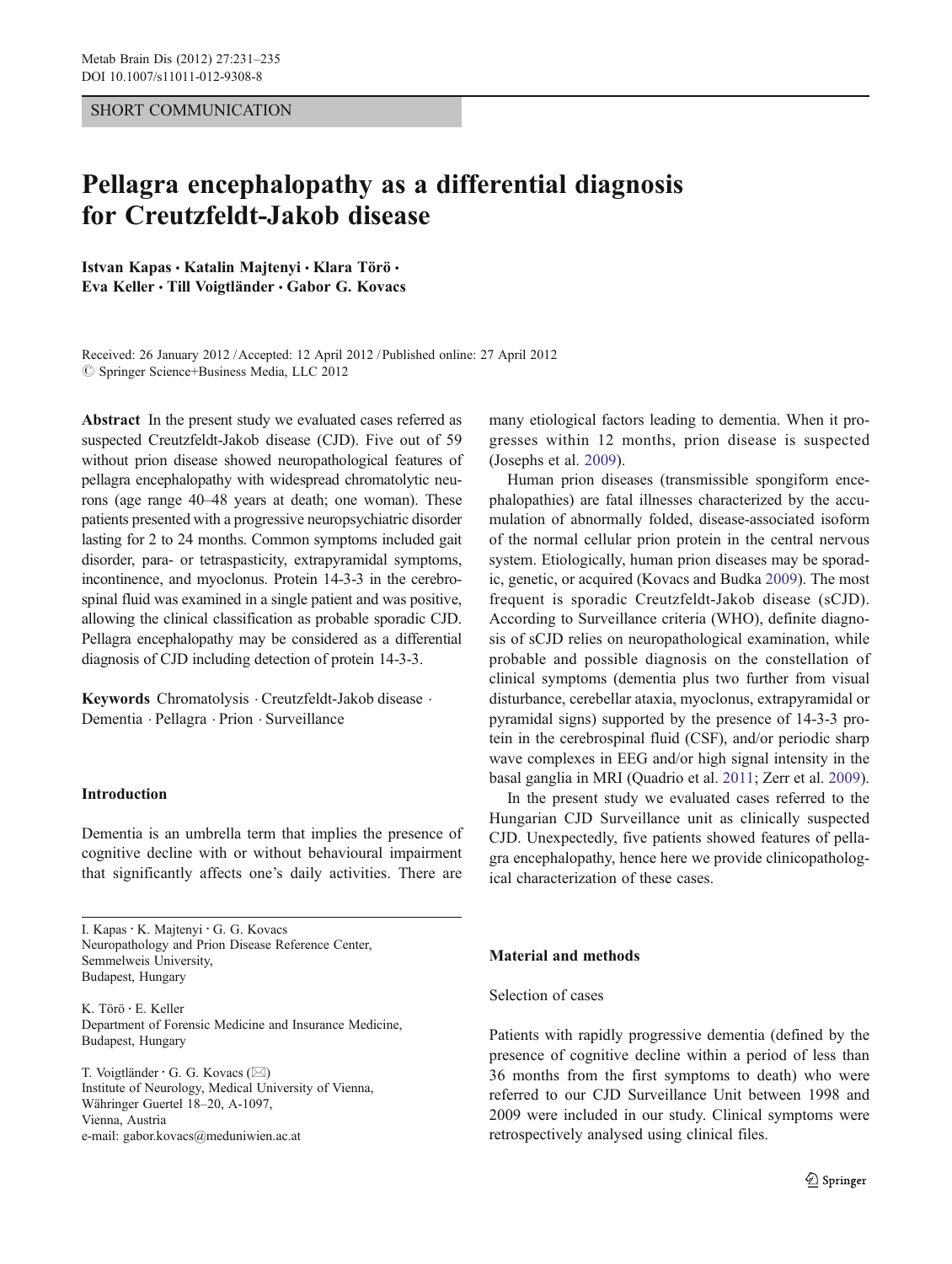# <span id="page-1-0"></span>Neuropathology

Formalin fixed, paraffin-embedded tissue blocks  $(2.5 \times$ 2.0 cm) were evaluated. We followed sampling and diagnostic criteria as recently published (Kovacs and Budka [2010\)](#page-4-0). In addition to routine stainings, the following monoclonal antibodies were used for immunohistochemistry: anti-tau AT8 (pS202, 1:200; Pierce Biotechnology, Rockford, IL, USA), anti-prion-protein (12F10, 1:1,000, Cayman Chemical, Ann Arbor, MI, USA), anti-phospho-TDP-43 (pS409/410, 1:2,000, Cosmobio, Tokyo, Japan), anti-ubiquitin (1:50,000, Millipore, Temecula, CA, USA), anti-α-synuclein (1:10,000, clone 4D6, Signet, Dedham, MA, USA), anti-Aβ (1:50, clone 6F/3D, Dako, Glostrup, Denmark), alpha-B-crystallin (1:500, Leica Biosystems Newcastle Ltd., Newcastle, UK).

## Results

## Summary of cases

In sum 230 cases were referred based on the clinical suspicion of prion disease. CSF 14-3-3 protein was examined

Table 1 Summary of diagnostic groups, diagnoses and the number of cases classified as possible or probable Creutzfeldt-Jakob disease according to Surveillance criteria. Abbreviations: NDD neurodegenerative disease; TU tumour; MET metabolic disease; VASC cerebrovascular disease; ENC encephalitis; MIX mixed pathology; Poss possible, Prob probable; FTLD-TDP frontotemporal lobar degeneration with TDP-43 immunoreactive neuronal inclusions

since 2005 and was not carried out in all. Neuropathological investigation was performed in 223 (97 %). In 164 cases we confirmed prion disease (definitive). Seven cases were classified as probable sCJD according to the Surveillance criteria. In the present study we included the remaining 59 cases (27 women and 32 men); where we excluded prion disease after neuropathological examination.

Diagnostic grouping of cases with rapid dementia where prion disease was excluded

Mean age at death ( $\pm$  standard deviation) was 65.3 $\pm$ 8.7 years (range: 38 to 87). The mean duration of illness after the first symptoms was  $9.3 \pm 8.7$  (range: 0.5 to 36 months). According to the neuropathological diagnoses (Table 1), the following groups were distinguished: the most frequent were neurodegenerative diseases ( $n=20$ , 33.8 % of cases; mean age at death:  $67.1 \pm 5.9$  years; mean duration of illness: 13.7  $\pm 10.2$  months), followed by cerebrovascular disease (*n*=8, 13.5 %; 66.4 $\pm$ 7.7; 3.6 $\pm$ 2.3), metabolic disorder (n=6, 10.1 %; 49.6 $\pm$ 7.3; 7.1 $\pm$ 6.7), encephalitis (*n*=7, 11.8 %; 70.1 $\pm$ 6.4; 3.5 $\pm$ 2.6), and neoplasia (n=6, 10.1 %; 59.5 $\pm$ 17.5; 6.9 $\pm$ 5.7). In 12 cases (20.3 %; 67.9 $\pm$ 6.2; 8.6 $\pm$ 8.3)

| Group       | Diagnoses                                                     | Total          | CJD criteria   |              |
|-------------|---------------------------------------------------------------|----------------|----------------|--------------|
|             |                                                               |                | Poss           | Prob         |
| <b>NDD</b>  | Alzheimer disease                                             | 11             | 5              | $\theta$     |
|             | Lewy body disease                                             | 6              | 4              | $\Omega$     |
|             | Multiple system atrophy                                       | 1              | $\theta$       | $\theta$     |
|             | Progressive supranuclear palsy                                | 1              | $\theta$       | $\Omega$     |
|             | FTLD-TDP                                                      | 1              | $\Omega$       | $\Omega$     |
| TU          | Primary brain tumour                                          | 3              | 3              | $\mathbf{0}$ |
|             | Meningeal carcinomatosis                                      | $\overline{c}$ | $\theta$       | 1            |
|             | Multiple micrometastases                                      | 1              | $\theta$       | $\Omega$     |
| <b>MET</b>  | Pellagra encephalopathy (+ vermis atrophy)                    | 5              | $\overline{4}$ | 1            |
|             | Wernicke encephalopathy                                       | 1              | $\theta$       | $\Omega$     |
| <b>VASC</b> | Vascular leukoencephalopathy (including Binswanger)           | 2              | 2              | $\mathbf{0}$ |
|             | Multiple brain infarctions                                    | 6              | 3              | $\theta$     |
| <b>ENC</b>  | Striatal encephalitis (paraneoplastic)                        | 1              | 1              | $\Omega$     |
|             | Meningoencephalitis (Viral or tuberculosis)                   | 5              | 1              | $\theta$     |
|             | Limbic encephalitis (paraneoplastic)                          | 1              | $\theta$       | 1            |
| MIX         | Alzheimer disease + Lewy body disease                         | 1              | 1              | $\theta$     |
|             | Alzheimer disease + Multiple infarctions                      | 4              | 4              | $\theta$     |
|             | Alzheimer disease + Vascular leukoencephalopathy              | 1              | 1              | 0            |
|             | Alzheimer disease + Meningeal carcinomatosis                  | 1              | 1              | $\theta$     |
|             | Alzheimer disease + Metabolic gliosis                         | 1              | $\theta$       | $\theta$     |
|             | Alzheimer disease + Encephalitis                              | 2              | 1              | $\Omega$     |
|             | Cerebellar (vermis) degeneration + Multiple infarctions       | 1              | $\theta$       | 0            |
|             | Metabolic gliosis + Lacunes + Senile changes Braak & Braak II | 1              | 1              | $\theta$     |
|             | Summary                                                       | 59             | 31             | 3            |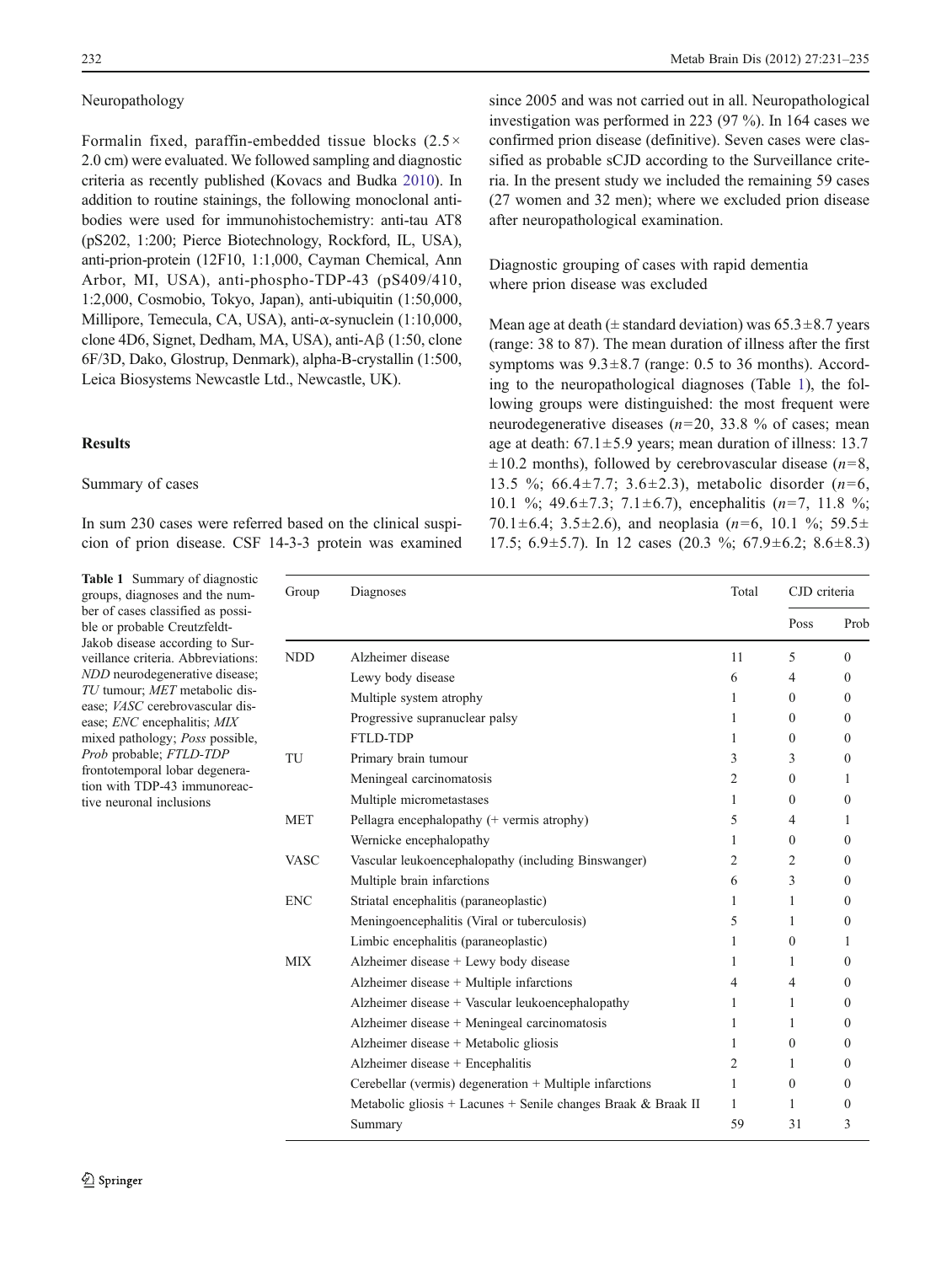<span id="page-2-0"></span>mixed neuropathological alterations were documented. Interestingly, according to the surveillance criteria (WHO), three cases could be classified as probable (single cases with mixed neurodegenerative disorder, meningeal carcinomatosis, and pellagra encephalopathy), and 31 as possible sCJD (Table [1\)](#page-1-0) when only the clinical data were considered. In 27 cases, due to the lack of EEG, MRI, or examination of CSF 14-3-3, this classification could not be performed.

# Clinicopathological description of cases with pellagra encephalopathy

Five cases (out of 59 with rapid dementia without histological evidence of prion disease) were diagnosed neuropathologically as pellagra encephalopathy (Table 2). These

Table 2 Clinicopathological observations on five patients with pellagra encephalopathy. PSWC periodic sharp wave complex; BGG basal ganglia. n.d. not done

patients were significantly younger as compared to the other cases, and presented with a progressive neuropsychiatric disorder lasting for 2 to 24 months. Common symptoms included cognitive decline, behavioural change and gait disorder. Para- or tetraspasticity together with extrapyramidal symptoms, and incontinence were also noted in three. Two patients showed convulsions. Myoclonus was observed in another two patients, while sensory disturbance, and aphasia was only in single patients as well as untreatable diarrhoea. EEG revealed diffuse slowing without periodic sharp wave complexes. Protein 14-3-3 in the cerebrospinal fluid was examined and was positive in a single patient, while routine parameters were in a normal range for the five patients. Together with the complex clinical symptoms this allowed us to classify this single case as probable sCJD prior

| Feature                   | Patient 1                | Patient 2                | Patient 3        | Patient 4        | Patient 5                |
|---------------------------|--------------------------|--------------------------|------------------|------------------|--------------------------|
| Age at death (years)      | 40                       | 48                       | 45               | 47               | 45                       |
| Year of death             | 2002                     | 2003                     | 2005             | 2009             | 2009                     |
| <b>Sex</b>                | m                        | m                        | m                | m                | W                        |
| Duration (months)         | $\overline{4}$           | 24                       | $\overline{4}$   | $\overline{2}$   | 24                       |
| Duration of alcohol abuse | > 5 y                    | > 5 y                    | 10 <sub>y</sub>  | $>15$ y          | > 2 y                    |
| Progressive dementia      | $+$                      | $+$                      | $^{+}$           | $+$              | $+$                      |
| Tetra-, or paraparesis    | $\ddot{}$                | $\overline{\phantom{0}}$ | $\ddot{}$        | $\ddot{}$        | $\overline{\phantom{0}}$ |
| Ataxia                    | $\overline{\phantom{0}}$ | $+$                      | $^{+}$           | $+$              | $+$                      |
| Dysarthria/dysphagia      | $^{+}$                   | $^{+}$                   |                  |                  |                          |
| Myoclonus                 | $\ddot{}$                |                          |                  | $+$              |                          |
| Rigor                     | $^{+}$                   |                          |                  |                  |                          |
| Pyramidal signs           | $^{+}$                   |                          | $^{+}$           | $+$              |                          |
| Incontinence              |                          | $+$                      | $^{+}$           |                  | $+$                      |
| Hallucinations            | —                        |                          | $^{+}$           | $+$              |                          |
| Anxiety                   |                          |                          | $^{+}$           |                  |                          |
| Convulsions               |                          |                          | $^{+}$           |                  | $^{+}$                   |
| Unconsciousness           |                          | $+$                      | $+$              | $+$              |                          |
| EEG: PSWC/triphasic wave  | $\overline{\phantom{0}}$ | $=$                      | $=$              |                  |                          |
| MRI high signal in BGG    | $\equiv$                 | n.d.                     | $\equiv$         | n.d.             |                          |
| CSF 14-3-3                | n.d                      | n.d                      | n.d              | $+$              | n.d.                     |
| Liver pathology           | <b>Steatosis</b>         | <b>Steatosis</b>         | <b>Steatosis</b> | <b>Steatosis</b> | <b>Steatosis</b>         |
| Chromatolytic neurons     | $^{+}$                   | $\! + \!$                | $^{+}$           | $+$              | $\! +$                   |
| Frontal Cx                | $^{+}$                   | $\qquad \qquad +$        | $^{+}$           | $^{+}$           | $+$                      |
| Anterior cingular Cx      |                          | $+$                      | $+$              | $+$              | $+$                      |
| Parietal Cx               | $^{+}$                   | $+$                      | $+$              | $+$              | $+$                      |
| Motor Cx                  | $^{+}$                   | $\qquad \qquad +$        | $^{+}$           | $+$              | $+$                      |
| Occipital Cx              |                          |                          |                  |                  |                          |
| Temporal Cx               | $\overline{\phantom{0}}$ |                          | $\equiv$         |                  |                          |
| <b>Thalamus</b>           | $\overline{\phantom{0}}$ | $+$                      | $^{+}$           | $+$              | $+$                      |
| Pontine nuclei            | $^{+}$                   | $\qquad \qquad +$        | $^{+}$           | $+$              | $+$                      |
| Locus coeruleus           | $^{+}$                   | $\ddot{}$                |                  | $+$              | $+$                      |
| Raphe nuclei              | $^{+}$                   | $^{+}$                   |                  | $^{+}$           | $^{+}$                   |
| Dentate nucleus           |                          | $^{+}$                   |                  | $^{+}$           |                          |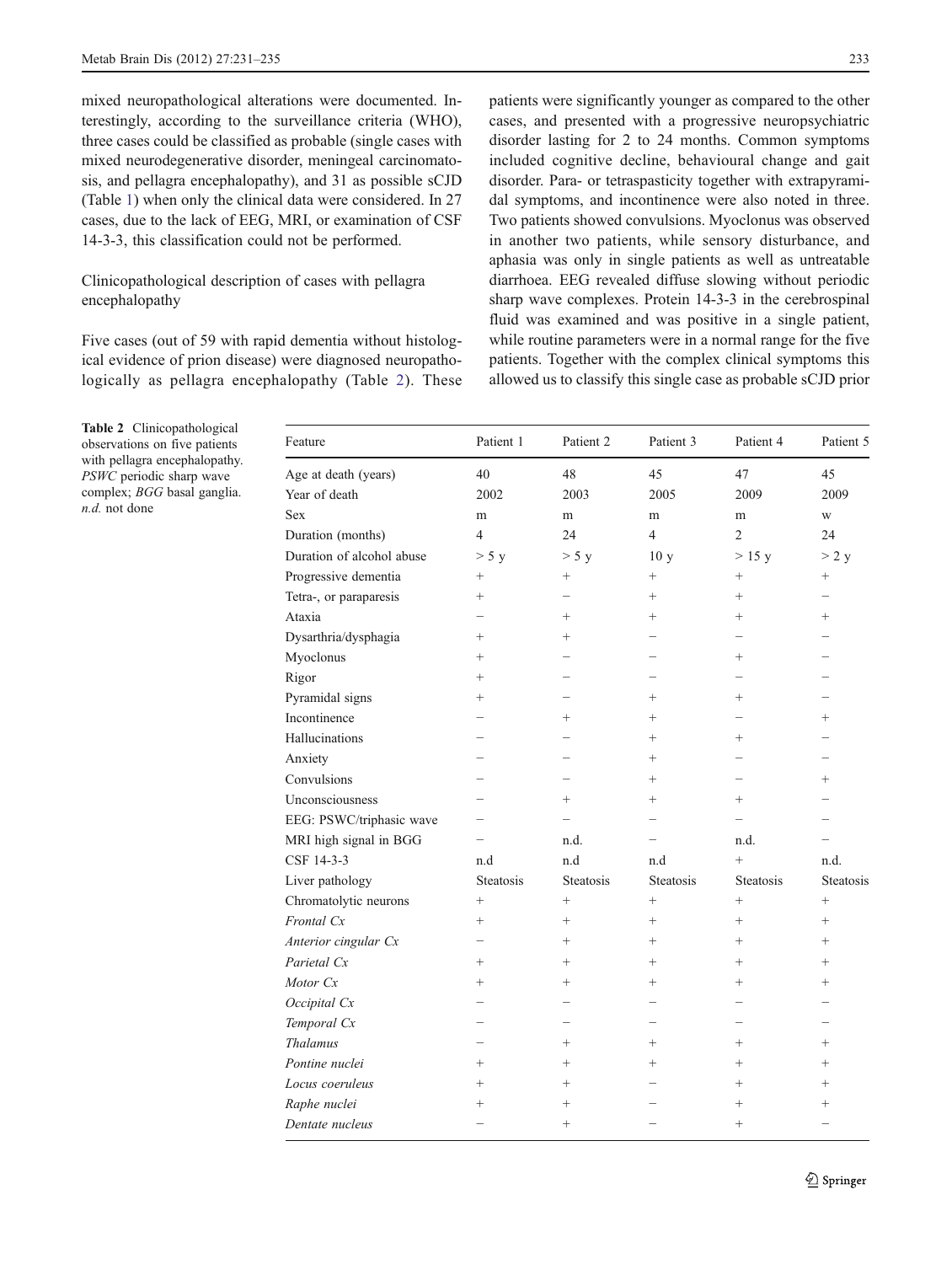to the neuropathological examination. Cranial MRI was performed in three; high signal intensity was not seen in the striatum or thalamus.

Neuropathological examination revealed a uniform picture in all patients with chromatolytic alpha-B-crystallin negative neurons, showing excentric nucleus (Fig. 1). These neurons were mainly seen in neocortical regions, thalamus, and brainstem nuclei (Table [2](#page-2-0)). There was a lack of argyrophilic or ubiquitin immunoreactive inclusions. None of the examined neurodegeneration-related proteins (i.e. alpha-synuclein, tau, TDP-43, amyloid-beta, prion protein) showed depositions, moreover there was a lack of inflammatory infiltrates, spongiform change of the neuropil, or vascular lesions. In these patients we did not observe histopathological signs of Wernicke encephalopathy. Purkinje cell loss and atrophy in the anterior vermis was significant in three.

## Discussion

In the present study we show that pellagra encephalopathy is an important differential diagnosis for rapidly progressive dementia in alcoholic patients and may occasionally mimic sCJD, a transmissible prion disorder. We detected five cases in the frame of a comprehensive surveillance for prion diseases, referred primarily due to the clinical observation of rapidly progressive dementia. Other diagnoses in our cohort included neurodegenerative diseases, as well as neoplastic and cerebrovascular disorders, compatible with recent neuropathology-based studies (Chitravas et al. [2011;](#page-4-0) Gelpi et al. [2008](#page-4-0); Heinemann et al. [2007](#page-4-0); Josephs et al. [2009](#page-4-0); Van Everbroeck et al. [2004\)](#page-4-0).

Fig. 1 Histological images of the anterior cingular cortex (a), ventrolateral thalamic nucleus (b), pontine base nuclei (c), and locus coeruleus (d) from a representative case (patient 4 in Table [2](#page-2-0)) with pellagra encephalopathy. Right lower inset in a indicates lack of alpha-B-crystallin immunoreactivity of the same neurons; inset in c and d indicates representative image of non-diseased pontine base nuclei and locus coeruleus neurons, respectively, in an age-matched individual. Bar in a represents 25 μm for  $a-c$  and 40  $\mu$ m for d

Pellagra encephalopathy is clinically characterised by rapidly progressive dementia, fluctuating disturbances, liberation signs, and startle myoclonus. It has been suggested that it may be more frequent as actually diagnosed (Hauw et al. [1988](#page-4-0)). Evaluation of its frequency is hindered by the low rate of autopsy. In addition, the lack of classical symptoms, such as dermatitis and diarrhoea, makes the correct diagnosis more difficult. All of our cases showed rapid dementia and gait disorder predominantly with cerebellar symptoms (4), and pyramidal signs (3), while the duration of illness varied between 2 and 24 months. This is similar to observations of another study, which reported vigility disorder, 'gegenhalten', myoclonus, ataxia, cerebellar symptoms, accelerated reflexes, neuropathy, autonomic dysfunction, and cranial-nerve symptoms (Ishii and Nishihara [1981;](#page-4-0) Ishii and Nishihara [1985](#page-4-0); Serdaru et al. [1988](#page-4-0)). A single case was classified as probable sCJD according to surveillance criteria before the neuropathological examination was performed. This underpins the importance of brain autopsy in rapidly progressive dementia, in particular in the surveillance of prion diseases.

The fact that pellagra encephalopathy occurred in such a number in our cohort of clinically suspected CJD cases, indicates that evaluation of rapidly progressive neurological symptoms may be difficult in patients with known alcohol abuse. In the clinical practice these patients receive prompt thiamine therapy whenever progressive neurological symptoms are observed. This strategy is useful to avoid Wernicke encephalopathy, which was not observed in our patients. However, during thiamine (and pyridoxine) treatment there is an increased need for pyridine coenzymes, and this leads